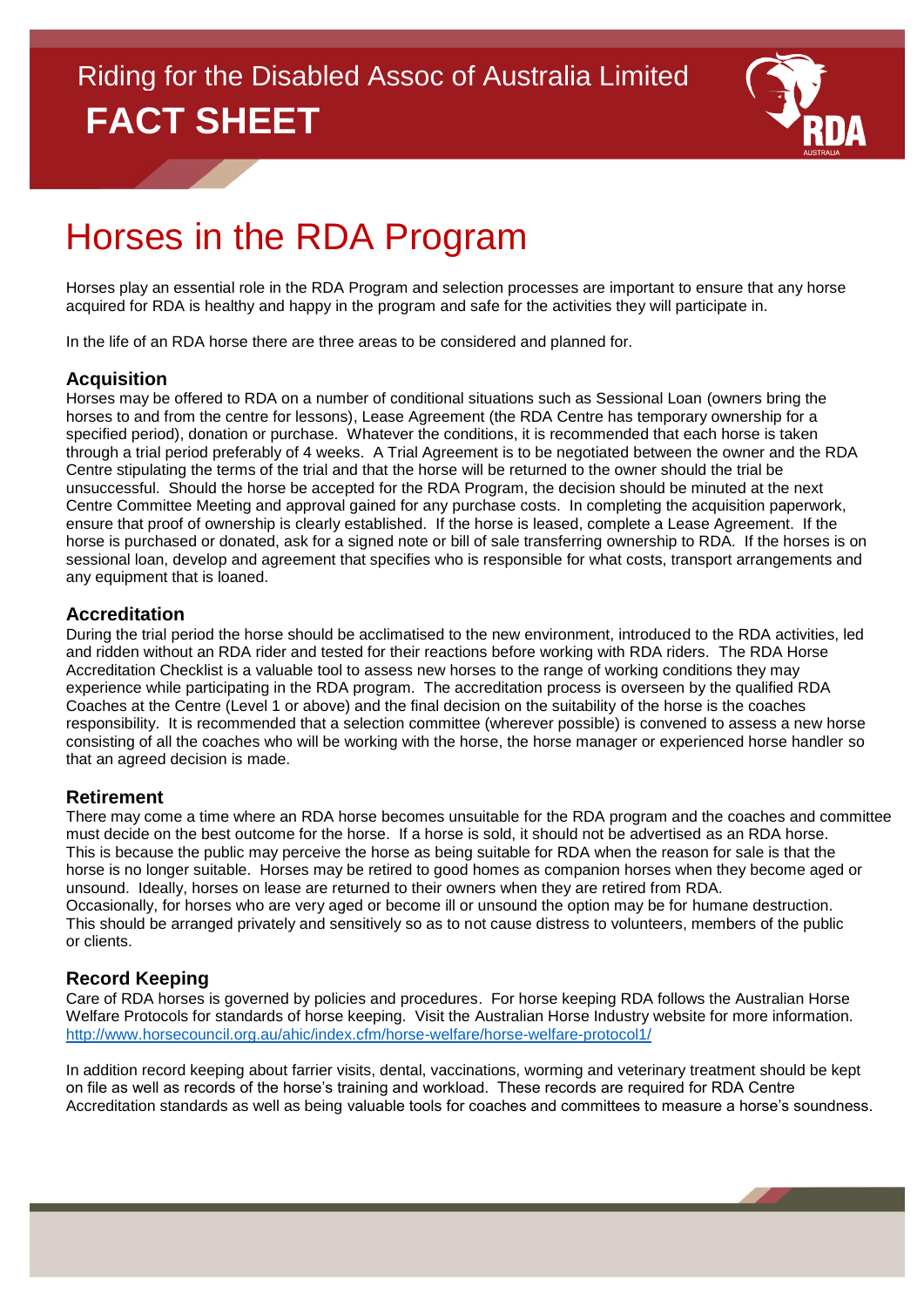

HORSE ACCREDITATION FORMS AND CHECKLIST  $\bigotimes_{R\cap\Delta}$ 

### SECTION 1.

# HORSE IDENTIFICATION RECORD

| <b>NAME OF HORSE:</b>                  |                |                                |                   |
|----------------------------------------|----------------|--------------------------------|-------------------|
| <b>CENTRE:</b>                         |                | <b>OWNER:</b><br>Leased: $Y/N$ |                   |
| <b>ADDRESS WHERE HORSE</b><br>LOCATED: |                |                                |                   |
| DOB:                                   | BREED:         |                                | <b>COLOUR:</b>    |
| <b>HEIGHT:</b>                         | <b>GENDER:</b> |                                | WEIGHT (approx.): |
| <b>BRANDS Nearside:</b>                |                |                                | Offside:          |
| <b>FACE MARKINGS:</b>                  |                |                                |                   |
| <b>LEG MARKINGS:</b>                   |                |                                |                   |

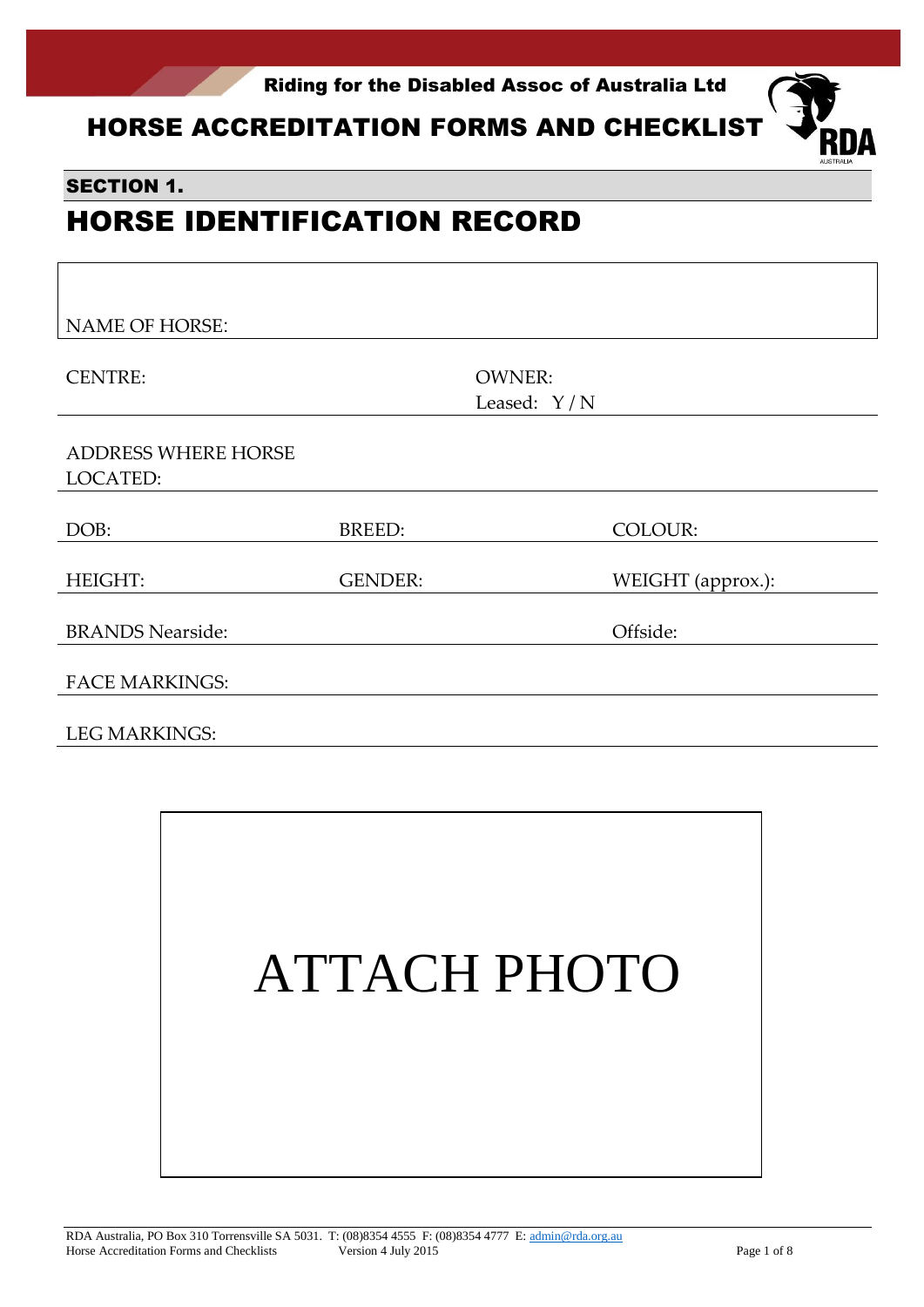

## HORSE ACCREDITATION FORMS AND CHECKLIST



### SECTION 2.

# HORSE ON TRIAL AGREEMENT

| <b>NAME OF HORSE:</b>                                                                                                        |                |                            |
|------------------------------------------------------------------------------------------------------------------------------|----------------|----------------------------|
| <b>NAME OF OWNER:</b>                                                                                                        |                |                            |
| <b>ADDRESS:</b>                                                                                                              |                |                            |
| TEL:                                                                                                                         | <b>MOBILE:</b> |                            |
| <b>HORSE DETAILS:</b>                                                                                                        |                |                            |
| <b>BREED:</b>                                                                                                                | <b>COLOUR:</b> | <b>GENDER</b>              |
| HEIGHT:                                                                                                                      | AGE:           |                            |
| ANY EQUIPMENT ACCOMPANYING HORSE:                                                                                            |                |                            |
| DATE LAST SHOD/TRIM:                                                                                                         |                | DATE LAST WORMED:          |
| <b>VACCINATIONS:</b>                                                                                                         |                | <b>LAST DENTIST VISIT:</b> |
| PREVIOUS FEEDING REGIME:                                                                                                     |                |                            |
| The horse/pony is on one month trial period with Riding for the Disabled from<br>I<br>$\prime$<br>$\prime$<br>$\prime$<br>to |                |                            |

The RDA Centre will have full responsibility for the horse/pony's care in that time, taking all and every such reasonable precautions to prevent the said horse/pony from being injured, becoming ill, or having to be destroyed. If not suitable the horse/pony can be returned at any time to the above address.

If the trial is suitable, I would like to offer the horse for:

| $\Box$ Purchase | $\Box$ Free Lease                            | $\Box$ Sessional Loan | $\Box$ Donation to RDA |
|-----------------|----------------------------------------------|-----------------------|------------------------|
| Neg Price \$    | (lease agreement req'd) (agreement required) |                       |                        |

Signature (Owner):

Signature (RDA representative): \_

*Copy of agreement to be sent to Owner at above address*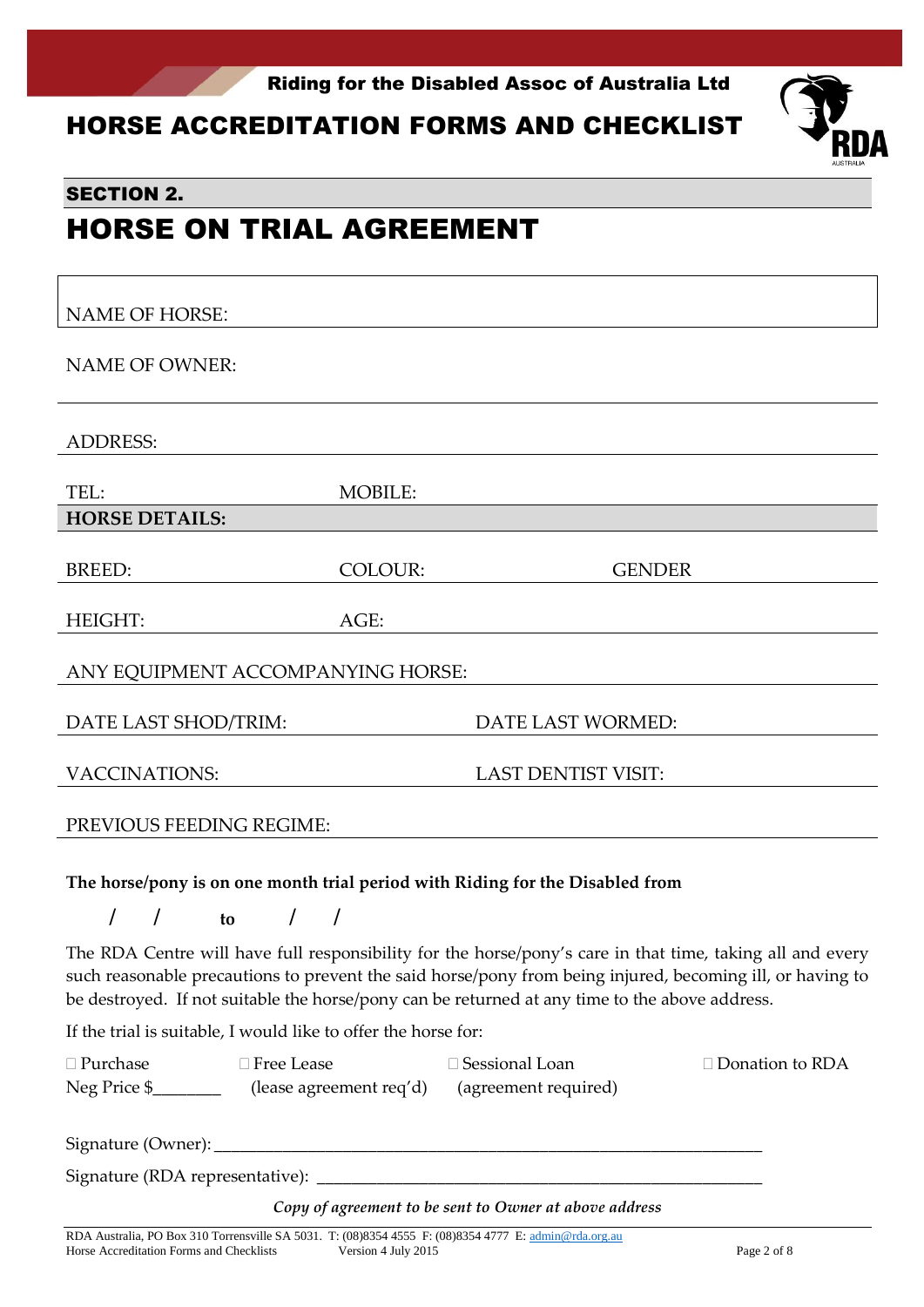# HORSE ACCREDITATION FORMS AND CHECKLIST



### SECTION 3.

# HORSE ACCREDITATION CHECKLIST

NAME OF HORSE:

| GENERAL OBSERVATIONS: Conformation weaknesses-scars-marks etc. |                              |                  |                  |  |
|----------------------------------------------------------------|------------------------------|------------------|------------------|--|
|                                                                |                              | Near side (left) | Off side (right) |  |
| Side View                                                      | Head/Neck                    |                  |                  |  |
|                                                                | Shoulder                     |                  |                  |  |
|                                                                | Back/Barrel                  |                  |                  |  |
|                                                                | Croup/Hind Quarter           |                  |                  |  |
|                                                                | Front Legs                   |                  |                  |  |
|                                                                | <b>Hind Legs</b>             |                  |                  |  |
|                                                                | Hooves                       |                  |                  |  |
| <b>Front View</b>                                              | Chest                        |                  |                  |  |
|                                                                | Legs                         |                  |                  |  |
| <b>Rear View</b>                                               | Hind Quarter                 |                  |                  |  |
|                                                                | Legs                         |                  |                  |  |
|                                                                |                              | <b>FEET</b>      |                  |  |
| Shod                                                           | Yes<br>No                    |                  |                  |  |
| Comment from RDA farrier                                       | Special shoeing requirements |                  |                  |  |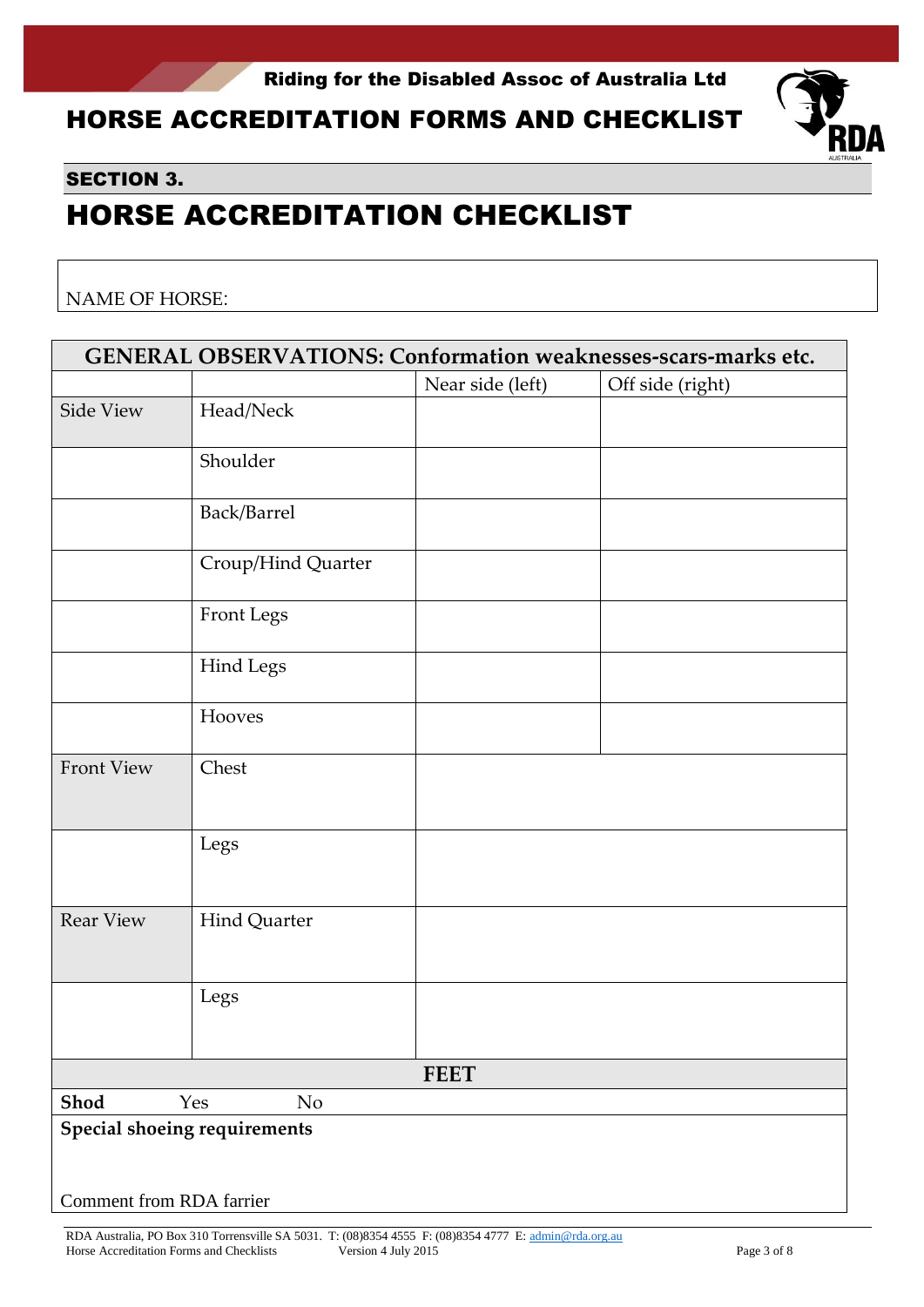| <b>ASSESSMENT ON THE GROUND</b>      |                |                 |              |          |
|--------------------------------------|----------------|-----------------|--------------|----------|
| Score each category from 1 (best) to | Initial        | <b>Comments</b> | Final        | Date     |
| 5 (worst)                            | <b>Score</b>   |                 | <b>Score</b> |          |
| <b>EXAMPLE</b>                       | $\overline{3}$ | Needs work      | $\mathbf{1}$ | 1/1/2001 |
| Catching/releasing                   |                |                 |              |          |
| Tie up                               |                |                 |              |          |
| Grooming                             |                |                 |              |          |
| Handling legs/picking up feet        |                |                 |              |          |
| Respecting personal space            |                |                 |              |          |
| <b>Bridling</b>                      |                |                 |              |          |
| Saddling                             |                |                 |              |          |
| Led walk to left                     |                |                 |              |          |
| Led walk to the right                |                |                 |              |          |
| Led trot to left                     |                |                 |              |          |
| Led trot to right                    |                |                 |              |          |
| Yielding hindquarters from left      |                |                 |              |          |
| hindquarters from right<br>$\bullet$ |                |                 |              |          |
| shoulders from left<br>$\bullet$     |                |                 |              |          |
| shoulders from right                 |                |                 |              |          |
| <b>Backing</b>                       |                |                 |              |          |
| Standing still at halt               |                |                 |              |          |
| Tolerant to whip                     |                |                 |              |          |
| Lungeing (only if qualified)         |                |                 |              |          |
| walk/both reins<br>$\bullet$         |                |                 |              |          |
| trot/both reins<br>$\bullet$         |                |                 |              |          |
| canter/both reins                    |                |                 |              |          |
| Apparent soundness                   |                |                 |              |          |
| Paddock behaviour                    |                |                 |              |          |
| Veterinary treatment                 |                |                 |              |          |
| Possible problems                    |                |                 |              |          |
|                                      |                |                 |              |          |

| <b>ASSESSMENT FOR RIDING</b>          |              |                 |              |      |
|---------------------------------------|--------------|-----------------|--------------|------|
| Score each category from 1 (best) to  | Initial      | <b>Comments</b> | Final        | Date |
| 5 (worst)                             | <b>Score</b> |                 | <b>Score</b> |      |
| Mounting (ground)                     |              |                 |              |      |
| Mounting (block/ramp)                 |              |                 |              |      |
| Willingness to go forward for the leg |              |                 |              |      |
| Reacts to aid for walk/both reins     |              |                 |              |      |
| trot/both reins                       |              |                 |              |      |
| canter/both reins                     |              |                 |              |      |
| Accepts rein contact in walk          |              |                 |              |      |
| in trot                               |              |                 |              |      |
| in canter                             |              |                 |              |      |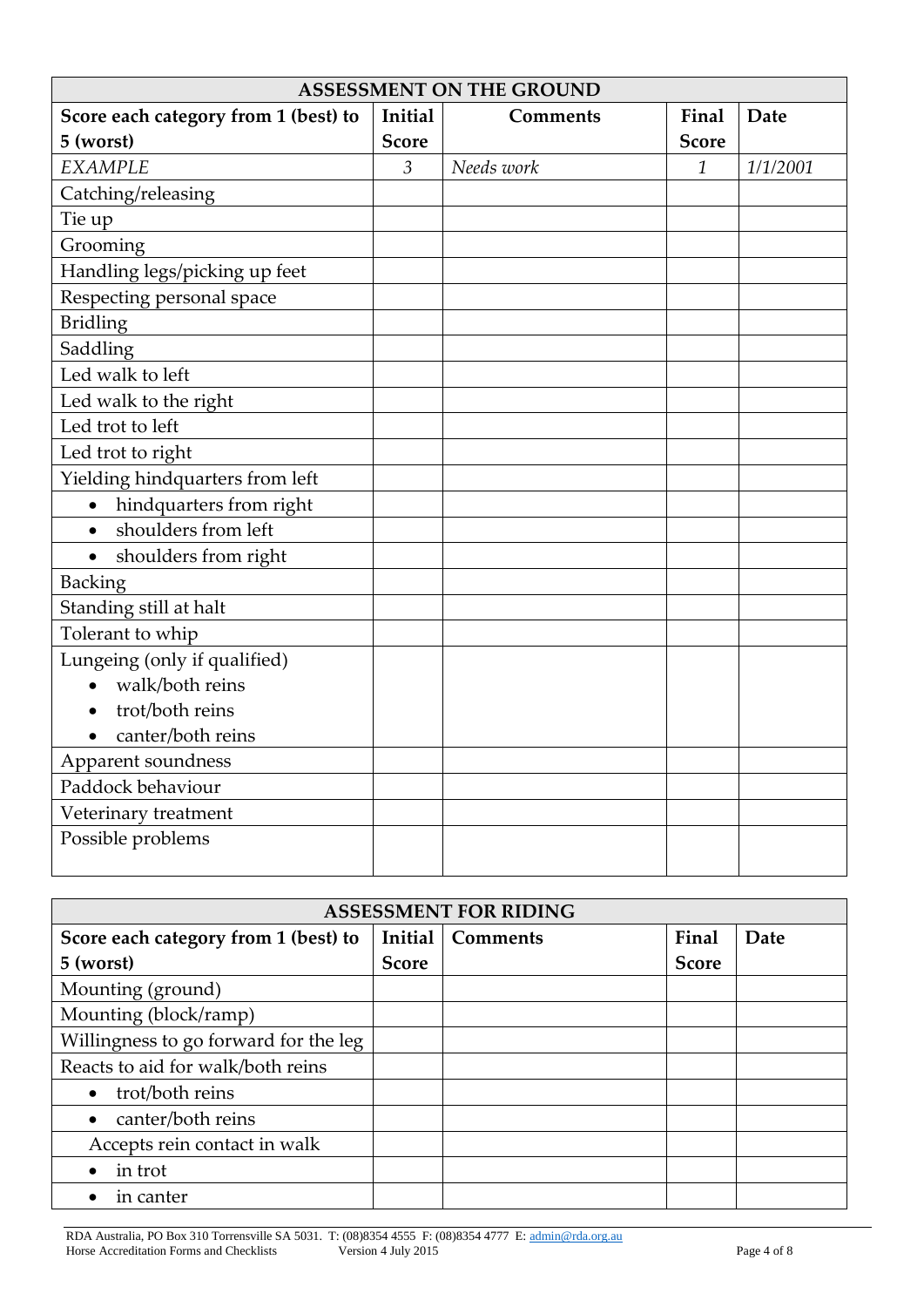| <b>ASSESSMENT FOR RIDINGcont</b>                                     |                                       |              |                     |              |      |
|----------------------------------------------------------------------|---------------------------------------|--------------|---------------------|--------------|------|
|                                                                      | Score each category from 1 (best) to  | Initial      | Comments            | Final        | Date |
| 5 (worst)                                                            |                                       | <b>Score</b> |                     | <b>Score</b> |      |
| Obedience to voice                                                   |                                       |              |                     |              |      |
| Tolerant                                                             | Whip                                  |              |                     |              |      |
| to:                                                                  | Poor balance                          |              |                     |              |      |
|                                                                      | Firm leg pressure                     |              |                     |              |      |
|                                                                      | Light leg pressure                    |              |                     |              |      |
|                                                                      | Inconsistent leg                      |              |                     |              |      |
|                                                                      | pressure                              |              |                     |              |      |
|                                                                      | Inconsistent rein                     |              |                     |              |      |
|                                                                      | contact                               |              |                     |              |      |
|                                                                      | Excessive noise (e.g.                 |              |                     |              |      |
|                                                                      | screaming, shouting)                  |              |                     |              |      |
|                                                                      | External stimuli                      |              |                     |              |      |
|                                                                      | Leading horse with able rider         |              |                     |              |      |
|                                                                      | Gaits (elevated, smooth, hasty, flat, |              |                     |              |      |
| long, short)                                                         |                                       |              |                     |              |      |
| Walk<br>$\bullet$                                                    |                                       |              |                     |              |      |
| Trot<br>$\bullet$                                                    |                                       |              |                     |              |      |
| Canter                                                               |                                       |              |                     |              |      |
|                                                                      | Overtakes when in company             |              |                     |              |      |
|                                                                      | Is overtaken when in company          |              |                     |              |      |
|                                                                      | Moves away from companions            |              |                     |              |      |
| Jumping*                                                             |                                       |              |                     |              |      |
|                                                                      | (only if qualified to supervise)      |              |                     |              |      |
|                                                                      |                                       |              | <b>RDA SPECIFIC</b> |              |      |
| Initial<br>Score each category from 1 (best) to<br>Final<br>Comments |                                       |              | Date                |              |      |
| 5 (worst)                                                            |                                       | <b>Score</b> |                     | <b>Score</b> |      |
| Sidewalkers x 1                                                      |                                       |              |                     |              |      |
| Sidewalkers x 2                                                      |                                       |              |                     |              |      |
| Wheelchairs                                                          |                                       |              |                     |              |      |
| Crutches/frames                                                      |                                       |              |                     |              |      |
| Wheelchair lift                                                      |                                       |              |                     |              |      |
| Game materials:                                                      |                                       |              |                     |              |      |
| <b>Buckets</b><br>$\bullet$                                          |                                       |              |                     |              |      |
| Drums<br>$\bullet$                                                   |                                       |              |                     |              |      |
| Poles<br>$\bullet$                                                   |                                       |              |                     |              |      |
| Flags<br>$\bullet$                                                   |                                       |              |                     |              |      |
| <b>Bags</b><br>$\bullet$                                             |                                       |              |                     |              |      |
| <b>Balls</b><br>$\bullet$                                            |                                       |              |                     |              |      |
| Races<br>$\bullet$                                                   |                                       |              |                     |              |      |
| Flapping                                                             |                                       |              |                     |              |      |
|                                                                      |                                       |              |                     |              |      |
| Being crowded                                                        |                                       |              |                     |              |      |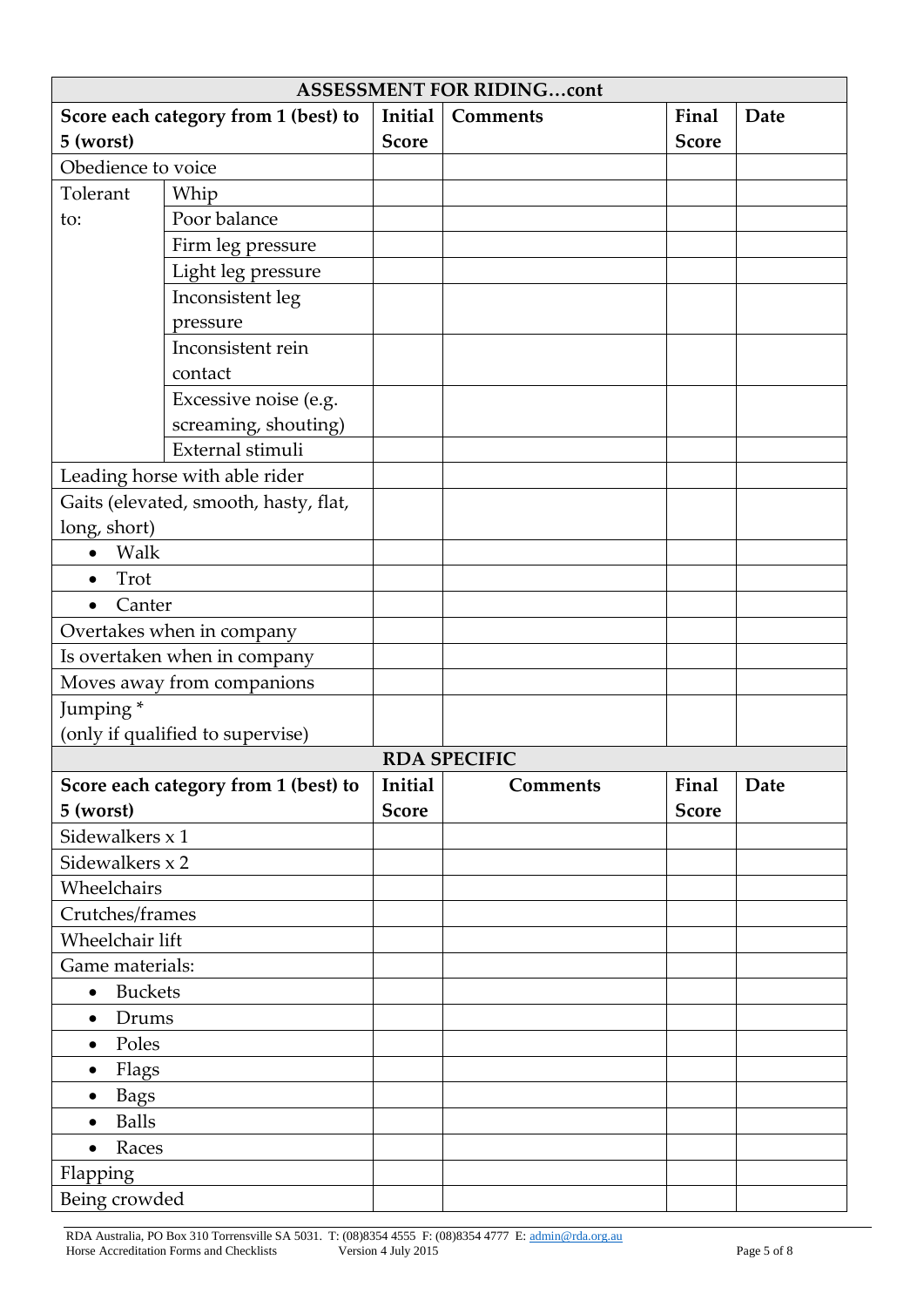| <b>RDA SPECIFICcont</b>               |              |                                  |              |      |
|---------------------------------------|--------------|----------------------------------|--------------|------|
| Score each category from 1 (best) to  | Initial      | <b>Comments</b>                  | Final        | Date |
| 5 (worst)                             | <b>Score</b> |                                  | <b>Score</b> |      |
| Unusual items (e.g. umbrellas)        |              |                                  |              |      |
| Attitude to:                          |              |                                  |              |      |
| People<br>$\bullet$                   |              |                                  |              |      |
| Other horses<br>$\bullet$             |              |                                  |              |      |
| General<br>$\bullet$                  |              |                                  |              |      |
| Standing still (waiting)<br>$\bullet$ |              |                                  |              |      |
|                                       |              | <b>THERAPY RIDING (optional)</b> |              |      |
| Score each category from 1 (best) to  | Initial      | <b>Comments</b>                  | Final        | Date |
| 5 (worst)                             | <b>Score</b> |                                  | <b>Score</b> |      |
| Bareback with roller                  |              |                                  |              |      |
| Rider lying down at halt              |              |                                  |              |      |
| Rider lying down walking              |              |                                  |              |      |
| Rider propping at halt                |              |                                  |              |      |
| Rider propping at walk                |              |                                  |              |      |
| Playing catch at halt                 |              |                                  |              |      |
| Playing catch at walk                 |              |                                  |              |      |
|                                       |              | <b>FLOATING</b>                  |              |      |
| Score each category from 1 (best) to  | Initial      | Comments                         | Final        | Date |
| 5 (worst)                             | <b>Score</b> |                                  | <b>Score</b> |      |
| Loading                               |              |                                  |              |      |
| Travelling                            |              |                                  |              |      |
| Unloading                             |              |                                  |              |      |
| Travel alone                          |              |                                  |              |      |
| Travel with another horse             |              |                                  |              |      |
| Preferred side of float               |              |                                  |              |      |

| <b>GENERAL ATTITUDE</b>                     |                   |                       |  |  |
|---------------------------------------------|-------------------|-----------------------|--|--|
| Games                                       |                   |                       |  |  |
| Paddock                                     |                   |                       |  |  |
| Arena                                       |                   |                       |  |  |
| Trail ride - front                          | Trail ride - back | Lead other Horse from |  |  |
|                                             |                   |                       |  |  |
| Any objection to (Vet/Farrier/Dentist/Worm) |                   |                       |  |  |
| Willingness to learn                        |                   |                       |  |  |
| Outside visit - where/what/comment/date     |                   |                       |  |  |
|                                             |                   |                       |  |  |
|                                             |                   |                       |  |  |
|                                             |                   |                       |  |  |
|                                             |                   |                       |  |  |
|                                             |                   |                       |  |  |
|                                             |                   |                       |  |  |